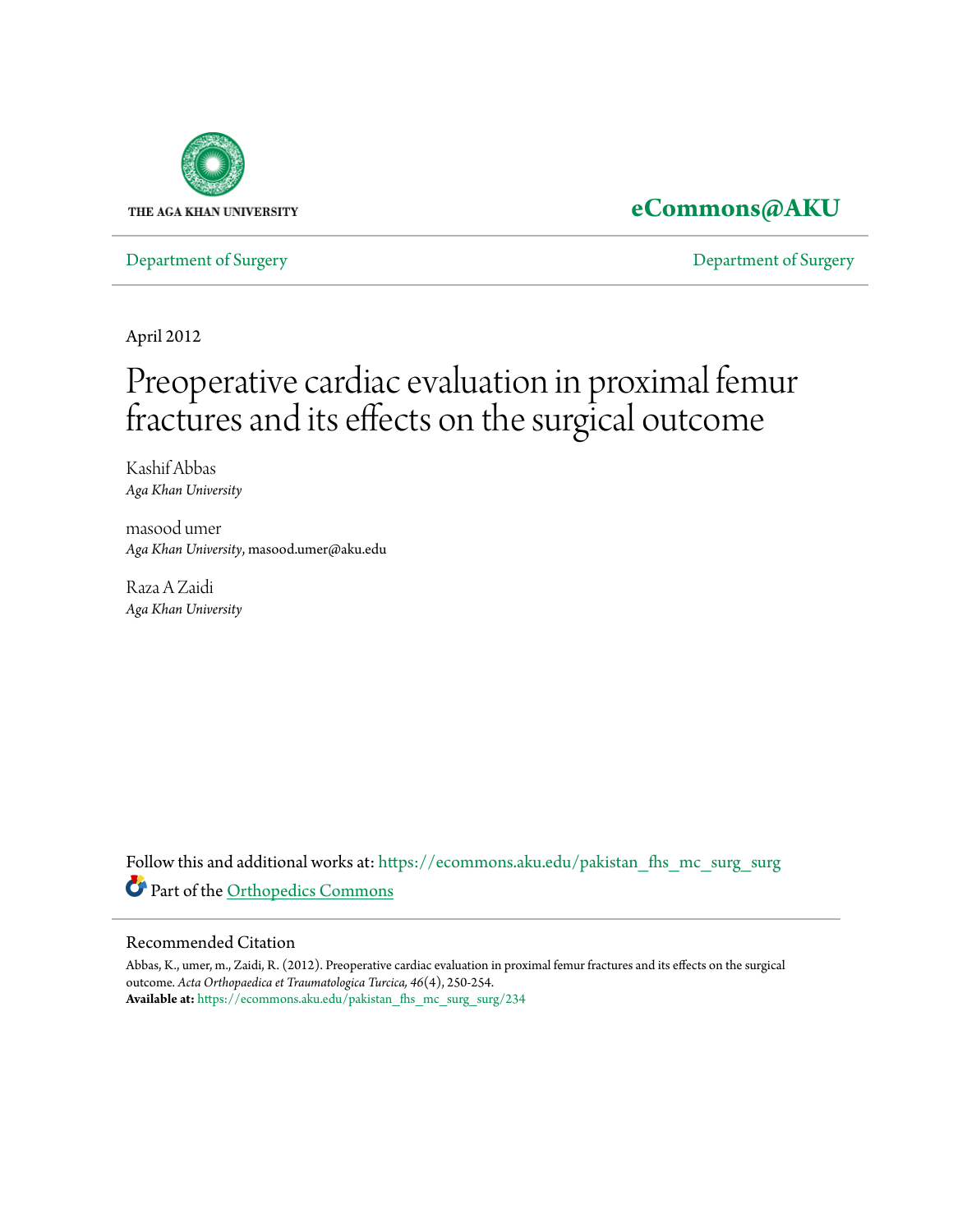**ORIGINAL ARTICLE**



Acta Orthop Traumatol Turc 2012;46(4):250-254 doi:10.3944/AOTT.2012.2532

# **Preoperative cardiac evaluation in proximal femur fractures and its effects on the surgical outcome**

### **Kashif ABBAS, Masood UMER, Raza ASKARI**

*Section of Orthopedic Surgery, Department of Surgery, The Aga Khan University Hospital, Karachi, Pakistan*

**Objective:** The aim of the current study was to evaluate the impact of cardiac risk stratification and preoperative cardiac evaluation on final outcomes in patients with acute proximal femur fractures.

**Methods:** This retrospective review included one hundred and three patients who underwent a preoperative cardiac evaluation prior to proximal femur fracture operation between 2004 and 2007 at a tertiary care hospital. Patients were divided into two groups. Group A included 76 patients who were tested with ECG only and Group B included 27 patients with additional clearance. All of these files were reviewed according to a set pro forma. Statistical analysis was done using the SPSS 17 software. The Student's t-test and Mann-Whitney U test were applied to compare two means.

**Results:** Fifty-three patients had intertrochanteric fractures and 50 had femoral neck fractures. Only 7 patients had a metabolic equivalent task of less than 4. Group B patients had significant delay in time from triage to surgery (p<0.0001) and from surgery to ambulation (p<0.005). Group B patients also had an increased length of hospital stay, although no significant effect on perioperative mortality was observed.

**Conclusion:** Preoperative cardiac evaluation is associated with delay in surgery and subsequent ambulation. Delay in surgery is not associated with increased perioperative mortality at our institute. However, the set of guidelines proposed by ACC/AHA should be followed, as the selection of patients for additional investigation was not justifiable in most cases.

**Key words:** ACC/AHA guidelines; cardiac risk stratification; proximal femur fracture.

The prevalence of cardiovascular disease increases with age. It is estimated that, in the United States, the population of persons older than 65 years will increase 25% to 35% over the next 30 years.[1] In addition, this is the age group in which the largest number of surgical procedures is performed.<sup>[2]</sup> Therefore, it is possible that the number of non-cardiac surgical procedures performed in the elderly will increase from the current 6 million to nearly 12 million per year. Nearly onefourth of these major intra-abdominal, thoracic, vascular, and orthopedic procedures have been associated with significant perioperative cardiovascular morbidity and mortality.

Preoperative cardiac evaluation of patients who have sustained a proximal femur fracture can delay operative treatment. Previous investigators have reported that proximal femur fracture morbidity and mortality are affected by the interval between injury and operative fixation.<sup>[1,2]</sup> Numerous studies have outlined criteria for further evaluation of cardiac function in the preoperative period for patients undergoing non-cardiac surgery.<sup>[3-12]</sup>

Tel: +92-21 - 486 3190, 486 3191 e-mail: kashah\_pk@yahoo.com **Submitted:** August 23, 2010 **Accepted:** September 5, 2011 *©2012 Turkish Association of Orthopaedics and Traumatology*





**Correspondence:** Kashif Abbas. The Aga Khan University Hospital, Karachi 74800, Pakistan.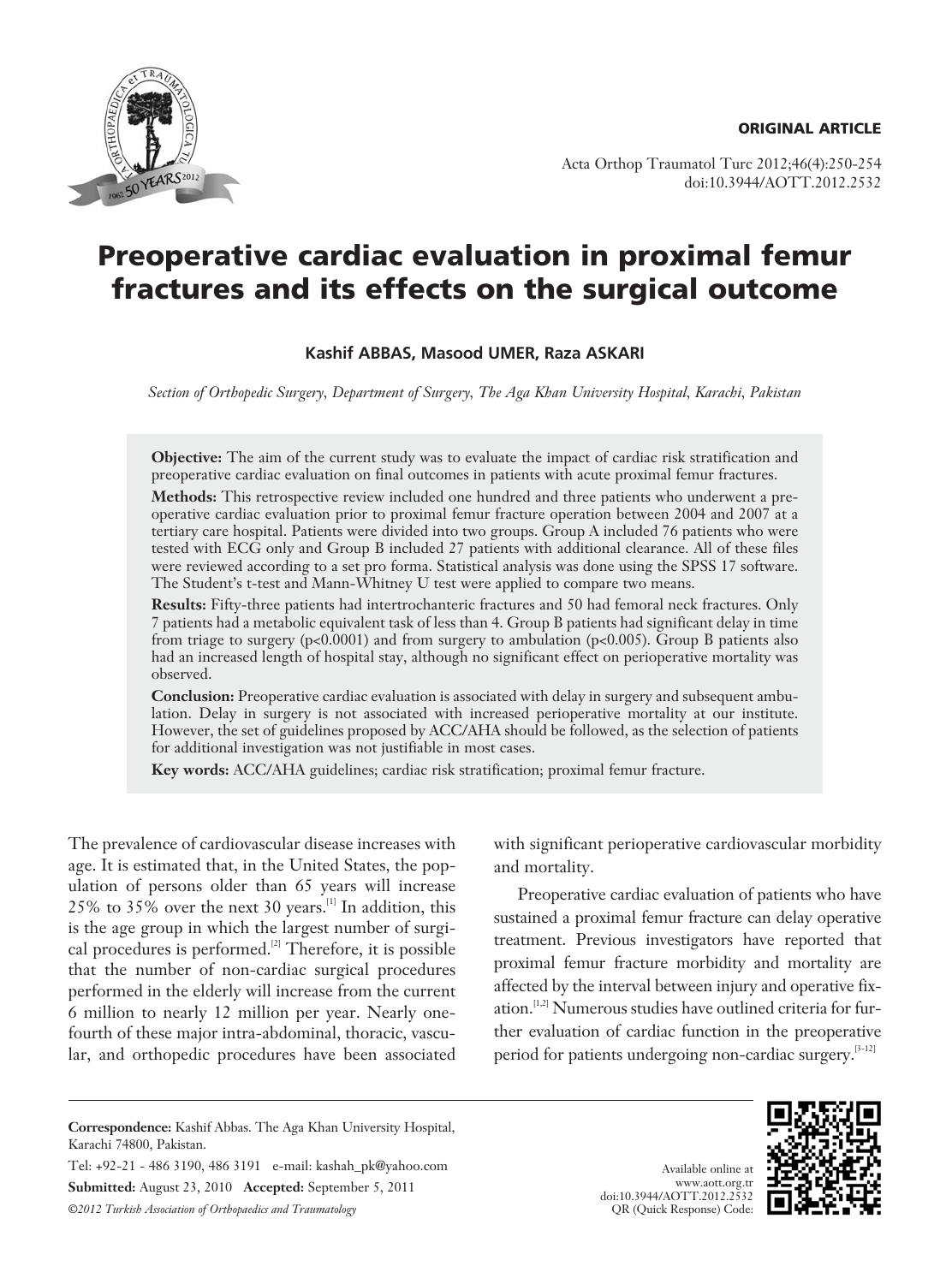Considering that preoperative cardiac evaluation delays operative treatment, the benefit of the preoperative cardiac evaluation must be balanced by the morbidity associated with delayed treatment. The financial implications of cardiac risk stratification cannot be ignored. The need for a better method to objectively measure cardiovascular risk has led to the development of multiple noninvasive techniques in addition to the established invasive procedures. Although a variety of strategies to assess and lower cardiac risk have been developed, their aggregate cost has received relatively little attention.

The goals of the present study were;

- (1) To assess the association between preoperative cardiac evaluation and surgery timing in patients with a proximal femur fracture,
- (2) To evaluate the relationship between surgery timing and postoperative morbidity and mortality, and
- (3) To determine if the proper patients are being selected for noninvasive cardiac testing based on the practice guidelines published by the American College of Cardiology/American Heart Association (ACC/AHA) Task Force.[5]

#### **Patients and methods**

We conducted a retrospective review of patients who were treated for an acute proximal femur fracture at our institution between 2004 and 2007. During this period, 298 patients with proximal femur fractures were identified. One hundred and three patients for whom a preoperative cardiology consult was requested by the anesthetist were included. Delays in surgery for any other reasons were excluded from the study. Patients were divided into two groups based on their cardiac investigations. Group A (n=76) included patients evaluated with ECG only and Group B (n=27) included those with additional investigations for clearance.

Information gathered included patient demographics, comorbidities, number of preexisting medical conditions, principal diagnosis (type of fracture), preoperative ambulation status, type of anesthesia, ASA grading, induction medications, and date and time of presentation.

The postoperative course was assessed using the date and time of surgery, ambulation and discharge. The surgical procedure used (hemiarthroplasty, dynamic hip screw, dynamic condylar screw), ambulation at discharge, ambulatory aid (stick, walker), general health at discharge, discharge location (home, nursing home, rehabilitation center), and complications during hospital stay were recorded. Major complications included death, MI, pulmonary embolus, DVT, cardiac arrest, stroke and pneumonia, while other complications were categorized as minor.

Cardiac work-up was made according to cardiology team recommendations. The process of risk stratification was compared for compatibility with AHA guidelines.

Statistical analysis was performed with SPSS 17 software (SPSS Inc., Chicago, IL, USA). The Student's ttest and Mann-Whitney U test were applied to compare two means, depending on the data distribution.

#### **Results**

Ninety-seven patients had evidence of systemic illness with 61 patients having more than one comorbidity. Fifty-three patients had intertrochanteric fractures and 50 had femoral neck fractures. Seven patients had a metabolic equivalent task (MET) of less than 4. Twenty-one patients were ambulant with support and 82 without support pre-operatively. Out of these 82 patients, 21 underwent additional cardiac work-up while 16 proceeded to the operating room without any additional work-up.

Preoperative functional status of the patients was noted (Table 1). The mean time between surgery and ambulation was 19 hours in Group A and 22 hours in Group B (p=0.005) (Table 2). The mean time between surgery and discharge was 85 hours in Group A and 75 hours in Group B (p=0.079) (Table 2). Two patients in Group A and 3 in Group B (p=0.080) had major complications (Table 2). The mean hospital stay was 6.24 days in Group A and 8.05 days in Group B (p=0.003) (Table 3).

All patients had risk stratification done by our hospital cardiology team (Tables 4 and 5).

Group B patients had a significant delay in time between triage and surgery (p<0.0001) and between surgery and ambulation (p<0.005). Group B patients also had increased length of overall hospital stay (p=0.003), but no significant delay in time between surgery and discharge (p=0.079). No significant effect (p=0.080) on perioperative mortality and morbidity was either observed.

**Table 1.** Preoperative functional status of the patients.

|                    | <b>Preoperative ambulation</b> |                   |       |
|--------------------|--------------------------------|-------------------|-------|
|                    | Community<br>ambulant          | House<br>ambulant | Total |
| ECG only           | 60                             | 16                | 76    |
| Additional work-up | 21                             | 6                 | 27    |
| Total              | 81                             | 22                | 103   |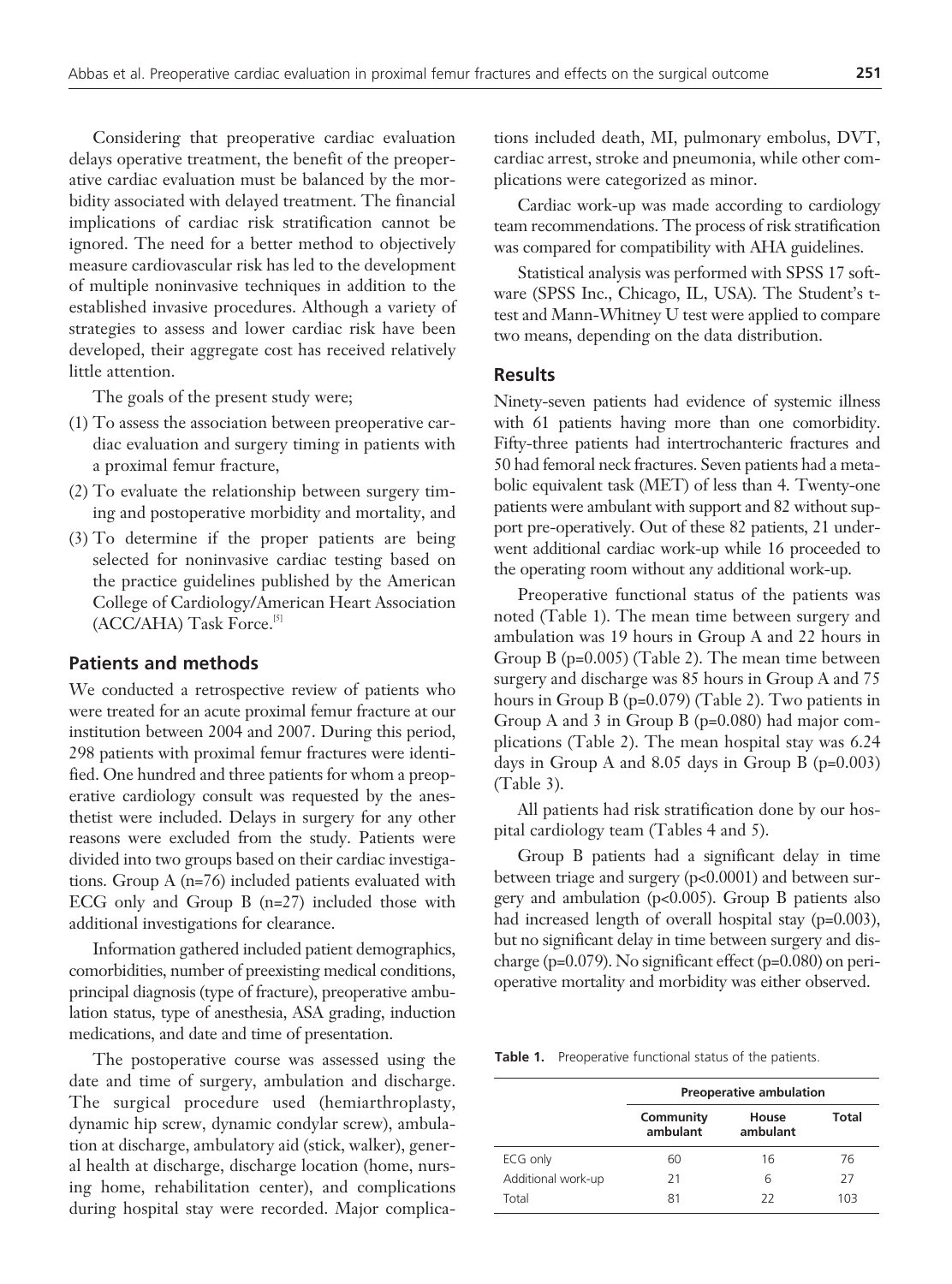| Outcome                                    | <b>ECG only</b><br>$(n=76)$ | <b>Additional testing</b><br>$(n=27)$ | р     |
|--------------------------------------------|-----------------------------|---------------------------------------|-------|
| Mean age (yrs)                             | 71                          | 72                                    |       |
| Mean time from triage to surgery (hrs)     | 40                          | 95                                    | 0.000 |
| Ambulation at discharge                    |                             |                                       |       |
| Partial weight-bearing                     | 17 (22%)                    | 4(15%)                                |       |
| Full weight-bearing                        | 44 (58%)                    | 17 (63%)                              |       |
| Bed to chair                               | 15 (20%)                    | 6(22%)                                |       |
| Mean time from surgery to ambulation (hrs) | 19                          | 22                                    | 0.006 |
| Mean time from surgery to discharge (hrs)  | 85                          | 75                                    | 0.079 |
| No. of major complications                 | 2(2.6%)                     | 3(11%)                                | 0.080 |

**Table 2.** Outcome measures.

ACC/AHA Task Force<sup>[5]</sup> had categorized clinical predictors of increased cardiovascular risk into major, intermediate, and minor criteria. Major clinical predictors include unstable coronary syndromes; decompensated congestive heart failure, significant arrhythmia, and severe valvular disease. Of the 103 patients in our study, only 2 had major clinical predictors of increased cardiovascular risk.

Intermediate clinical predictors include mild angina, prior MI, compensated or prior congestive heart failure, and diabetes mellitus. Thirty-eight patients

Table 3. Length of hospital stay.

|                    | n  | Mean | <b>Standard</b><br>deviation | р     |
|--------------------|----|------|------------------------------|-------|
| ECG only           | 76 | 6.24 | 2.66                         | 0.003 |
| Additional work-up | 27 | 8.06 | 2.53                         |       |

**Table 4.** Risk stratification by the cardiology team.

|              | <b>ECG only</b> | <b>Additional</b><br>work-up | Total |
|--------------|-----------------|------------------------------|-------|
| Major        | 4               | 4                            | 8     |
| Intermediate | 36              | 18                           | 54    |
| Minor        | 36              | ↳                            | 41    |

**Table 5.** Revised risk stratification according to ACC/AHA guidelines.

|              | <b>ECG only</b> | <b>Additional</b><br>work-up | Total |
|--------------|-----------------|------------------------------|-------|
| Major        | 0               | 2                            |       |
| Intermediate | 23              | 15                           | 38    |
| Minor        | 53              | 10                           | 63    |

had intermediate clinical predictors for increased cardiovascular risk.

Minor clinical predictors of cardiovascular complications include advanced age (>75 years), abnormal ECG, rhythm other than sinus, low functional capacity, history of stroke, and uncontrolled systemic hypertension. Sixty-three patients were categorized to have minor clinical predictors for increased cardiovascular risk.

#### **Discussion**

Anesthesia and surgery are physiologically stressful invasive interventions which may exacerbate or uncover underlying disease processes. Complications can include, among others, catastrophic events such as myocardial infarction, difficulty oxygenating or ventilating, and cerebrovascular accident. A proper preoperative assessment allows risk stratification and reduction.

According to ACC/AHA Task Force guidelines,<sup>[5]</sup> orthopedic surgery is an intermediate-risk surgery, meaning that cardiovascular complications occur less than 5% of the time. Regarding cardiac clearance for intermediate-risk surgery, the Task Force recommended further cardiac testing, in addition to electrocardiogram, for patients with one major clinical risk predictor. For patients with intermediate clinical predictors undergoing intermediate-risk surgery, the next step on the algorithm is to determine the functional status. Patients who can climb 2 flights of steps (>4 METs) do not require additional cardiac testing, whereas patients with intermediate clinical predictors and poor functional status should undergo noninvasive testing before surgical intervention. A patient with minor clinical predictors of cardiac risk does not require further cardiac evaluation. Patients who are able to exercise on a regular basis without limitations generally have significant cardiovascular reserve to withstand stressful operations. Functional capacity is expressed in terms of the MET. One MET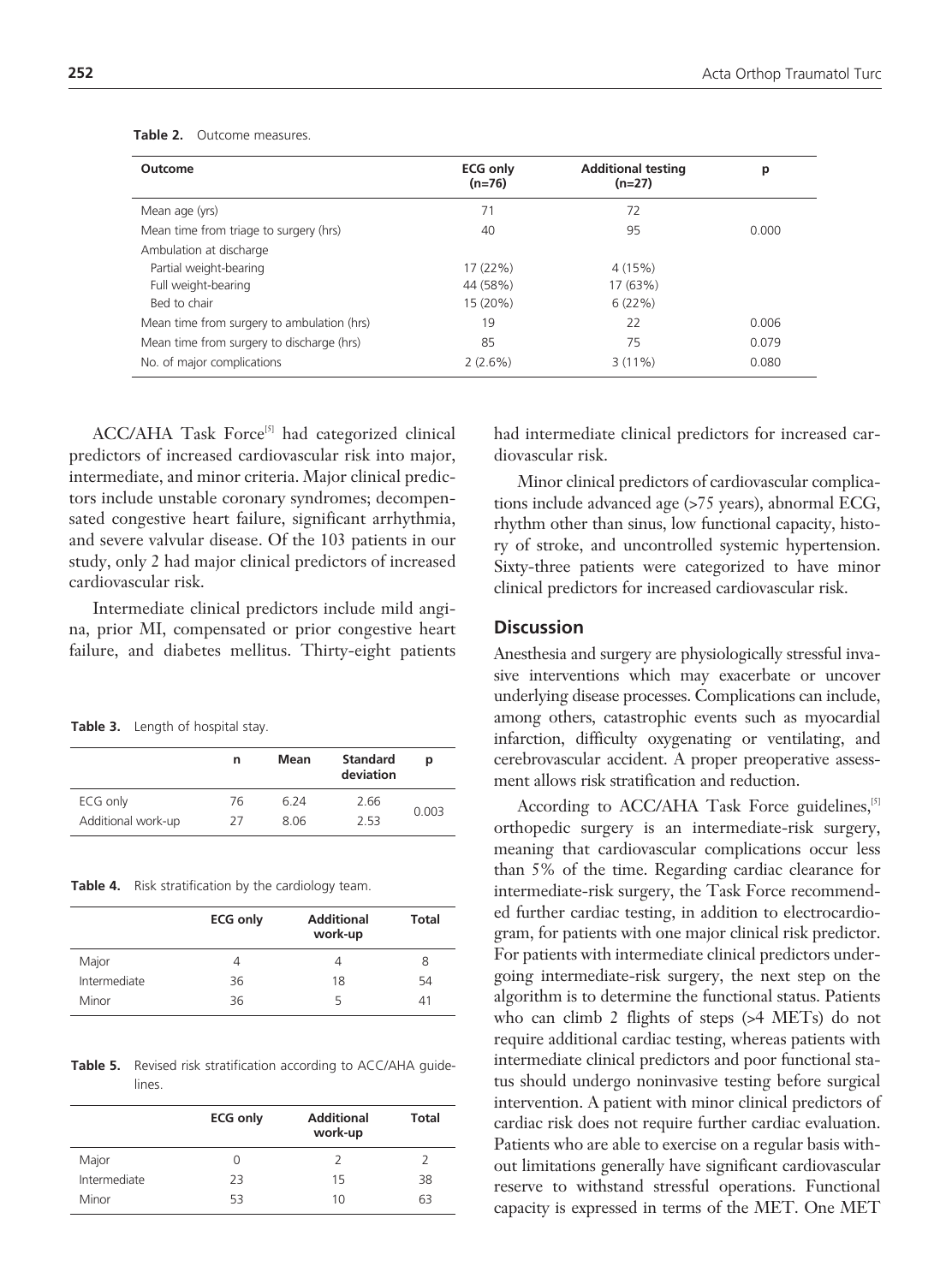denotes the energy expended (or oxygen used) during sitting and reading.

According to this algorithm, the only patients in our study who would require additional noninvasive cardiac testing were those with major predictors for cardiovascular complications and those with intermediate clinical predictors and poor functional capacity. Out of the total 103 patients, 63 fell in the minor category and did not need any further cardiac evaluation. Two fell in the major category, requiring further work-up before surgery. Of the 38 patients in the intermediate category, 22 were house ambulant with a functional capacity of less than 4 METs, and presumably needed further work-up. Therefore, only 24 of 103 total patients needed workup. Twenty-seven patients underwent further cardiac testing, although the selection process was not conducted according to guidelines and was ambiguous.

Both of the patients with major risk factors underwent an additional work-up. Ten out of the 63 with minor predictors were also further evaluated despite the guidelines recommending against it. Fifteen patients of intermediate risk were also evaluated. On the basis of functional status of the 27 patients who underwent additional cardiac testing, 21 had greater than 4 METs while only 6 had a MET of less than 4. Interestingly, 16 patients were taken to the operating room only on the basis of ECG while having a MET of less than 4.

As indicated in this study, the sickest patients were not necessarily the ones undergoing supplementary cardiac testing. The cardiac evaluation itself, usually consisting of cardiac laboratory tests and either a stress test or a stress ECG, is associated with very low morbidity and mortality. Therefore, we must recognize that surgery delays secondary to cardiac clearance may be a risk factor for increased postoperative complications, independent of the patient's general medical condition.

Although the ultimate goal of preoperative cardiac evaluation is to determine which patients, if any, may benefit from prophylactic revascularization before non-cardiac surgery, the focus often turns from the proposed surgery (hemiarthroplasty or ORIF) to the long-term management of coronary artery disease. In this study, not a single patient underwent any intervention for revascularization. Furthermore, no study has shown that prophylactic revascularization decreases the number of postoperative cardiovascular complications after non-cardiac surgery, particularly if complications of revascularization are included.[4]

It is well-established that patient outcomes are superior when the interval between proximal femur fracture and surgery is minimized. As demonstrated in our study, however, preoperative cardiac evaluation significantly delays the surgery (p<0.0001) (Table 2). The major complication rate was 11% (3/27) for patients delayed for additional cardiac evaluation versus 2.6% (2/76) for patients who were not delayed (p=0.080) (Table 2). Previous studies have shown increased mortality, both at 1 month and 1 year, when operative treatment is delayed.<sup>[1,2]</sup> Other research has demonstrated the benefit of early surgical treatment followed by aggressive mobilization.<sup>[2,3,13-17]</sup> Patients whose surgical treatment is delayed after a proximal femur fracture are at higher risk for postoperative complications, including pneumonia, deep venous thrombosis, and pulmonary embolism.<sup>[13,18-25]</sup> Furthermore, these patients are less likely to ambulate in a timely manner after surgery.<sup>[2,14,19,21,25,26]</sup>

The benefit of preoperative cardiac screening is questionable. It has been suggested that elderly patients without major risk factors for cardiac complications be treated as if they had underlying moderate cardiac dysfunction instead of undergoing preoperative cardiac clearance. Their perioperative course would therefore include beta-blockers, vigilant blood pressure control and postoperative anticoagulation. These interventions do not delay treatment and may allow patients a better postoperative course by decreasing the number of major postoperative complications and improving ambulation status at time of discharge. Additional research regarding this type of perioperative management is necessary.

Orthopedic surgeons often refer to the medical service for preoperative management and cardiac evaluation. Although there is a clear benefit in optimizing patient's general medical health before surgery, it is also important that the orthopedic surgeon inform other physicians involved in the patient's care of the importance of timely operative treatment. The goal of treatment must be surgical fixation of the fractured hip followed by early mobilization, not long-term management of potential underlying cardiac disease. Certainly there are patients for whom preoperative cardiac evaluation is warranted, but such evaluation should not be made routine, and a patient's medical history, physical examination, ECG, and basic laboratory data should be used to screen patients for further cardiac evaluation. Primary care physicians and cardiologists should be able to use wellestablished criteria to determine which patients truly require preoperative cardiac evaluation.<sup>[5,6,9]</sup>

**Conflicts of Interest:** No conflicts declared.